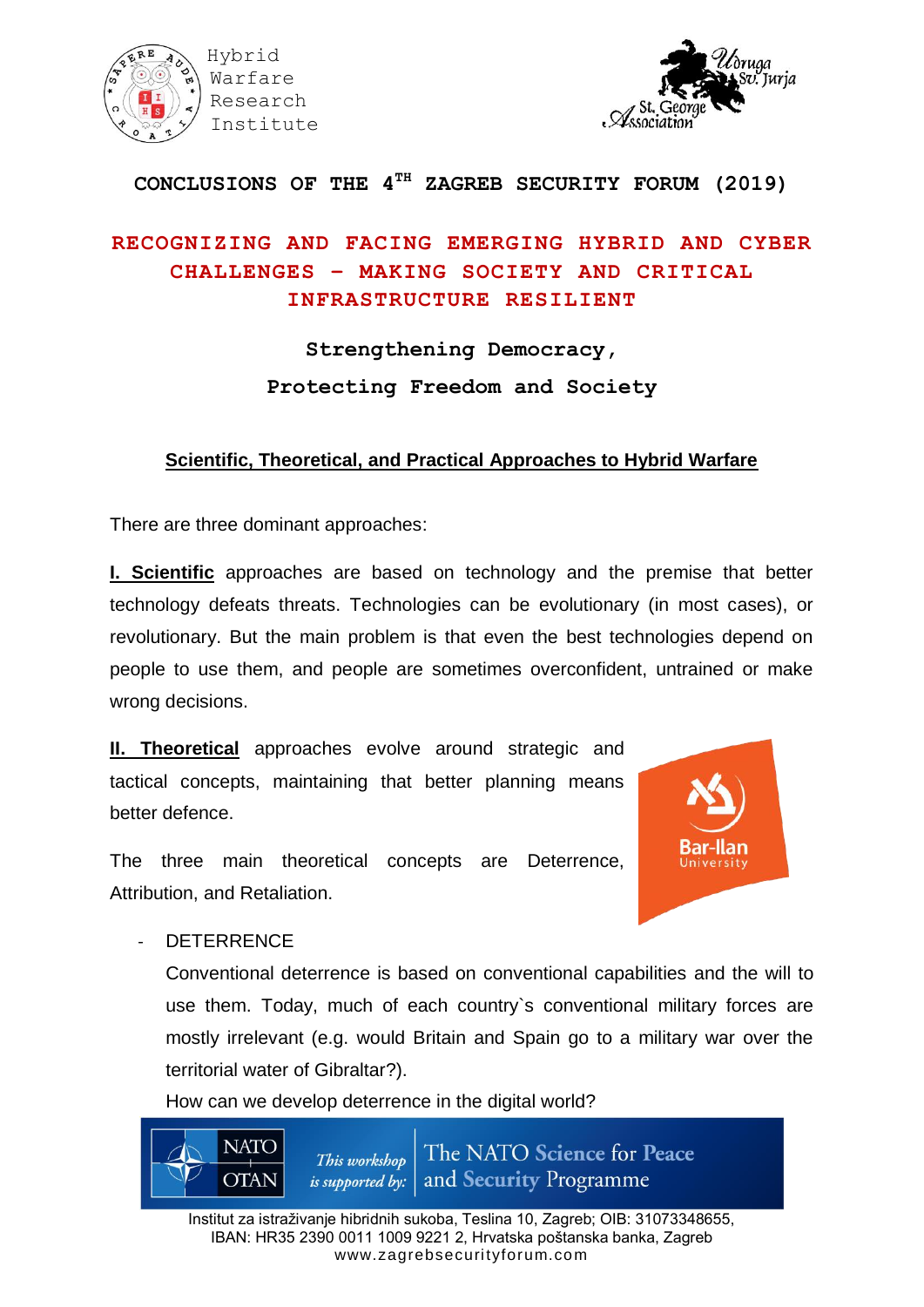

 Hybrid Warfare Research Institute



Can we deter countries, organizations or individual people in the digital sphere?

#### **ATTRIBUTION**

In previous decades, the source of aggression, or threat thereof, was instantly recognizable. You could see who is attacking you. Today the sources cyberattacks are well hidden and camouflaged, it also takes time to identify the sources of a threat.

We need improved ways and means of hybrid attribution if deterrence is to be credible.

RETALIATION

In former days, attribution was clear, and so were the potential targets for retribution. But today, with so many different and well camouflaged cyber and hybrid threats, who do you retaliate against? The debate between defensive and offensive cyber warfare slowly becomes irrelevant, as technological capabilities merge into one-stop solutions. Does a country retaliate when the attack is aimed at an organization? Or a private individual?



**NATO** 

**OTAN** 

Another Problem: uncertainty of capabilities on the attacking side. How to scale your retaliation to the real threat level posed by

the other side. Simply said, we don't know what kind of capabilities are being developed, or even whether they are revolutionary rather than evolutionary (examples: STUXNET, FLAME, etc.)

**III. Practical** approaches emphasize the need for effective crisis management, the development of flexible crisis management structures and procedures. Having effective crisis management structures, which are regularly and realistically trained, means you can respond to many different threats or incidents, even very unexpected. This approach also includes the need for effective crisis communication.

> The NATO Science for Peace This workshop and Security Programme is supported by:

Institut za istraživanje hibridnih sukoba, Teslina 10, Zagreb; OIB: 31073348655, IBAN: HR35 2390 0011 1009 9221 2, Hrvatska poštanska banka, Zagreb www.zagrebsecurityforum.com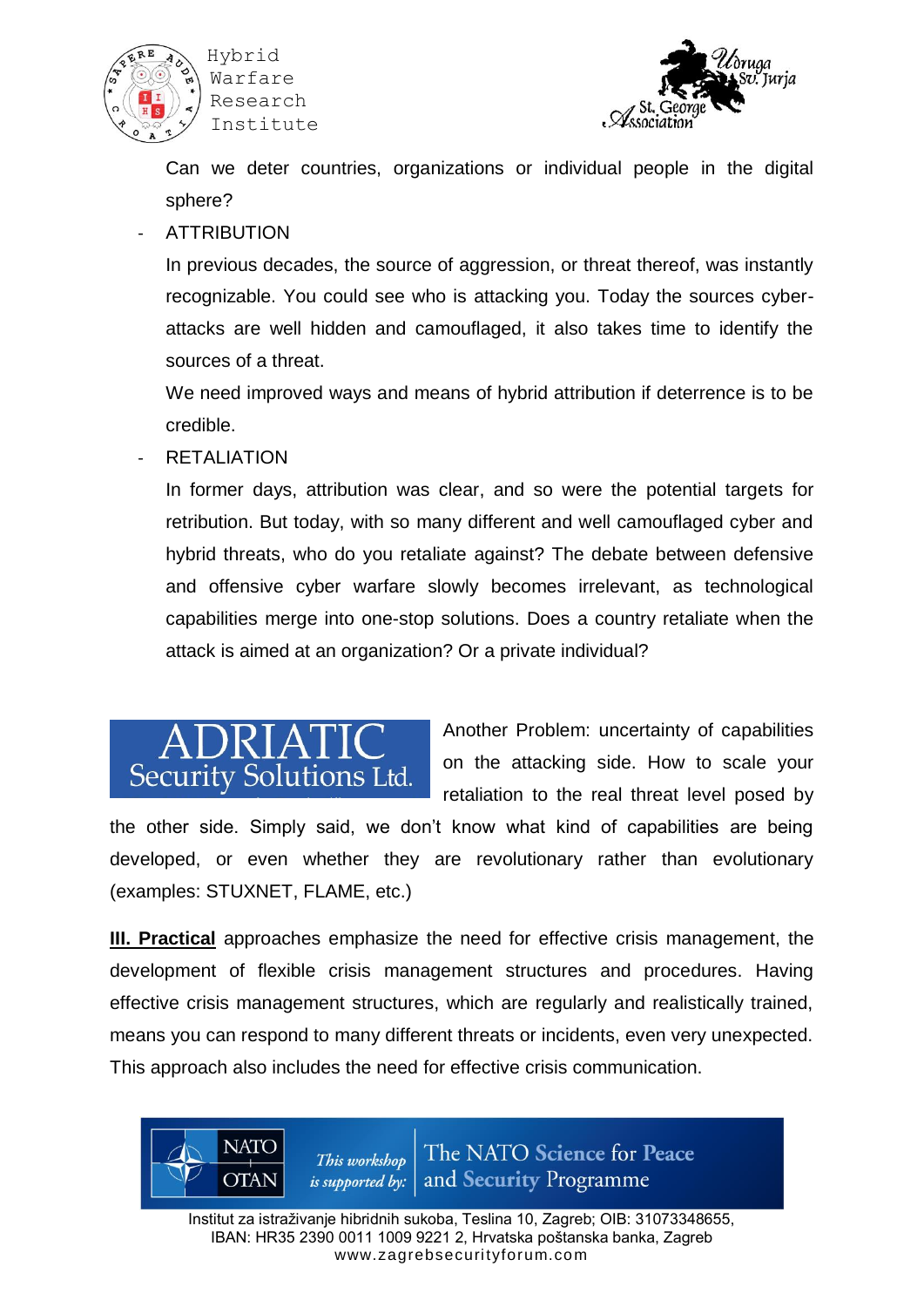



#### **Conclusions:**

#### **Problems, challenge areas, lessons learned, recommendations**

- 1. Hybrid threats are real and present danger. Hybrid threats and crises required a hybrid response, not only technology-based but designed to make use of existing crisis management structures and people.
- 2. Crisis management must be planned, rehearsed and regularly trained under realistic conditions (Can you imagine a pilot learning to fly an airline



from a book, without spending time in a simulator and in the air?). Simply having the right technology does not guaranty success. The human element is as important as technology.

- 3. International cooperation is not a luxury but an imperative. Hybrid threats are inherently global in their nature. Therefore, the response must be international as well.
- 4. Stand-alone solutions make cooperation difficult. So do independent units and very different organizational frameworks and cultures (especially in cyber). We need more standardization and jointly accepted certification.
- 5. Technological developments must place emphasis on four stages its adoption: Intercompatibility, Interoperability, Training and Certification.
- 6. Government entities, ministries and agencies fight for budgets and competencies in the field of hybrid warfare. In reality, 80% of security of critical infrastructures lie in the hands of private security firms. The private sector must be perceived, and treated, as at least equal partner in the development and implementation of hybrid security strategies and tactics.

The NATO Science for Peace This workshop and Security Programme is supported by:

**NATO** 

**OTAN**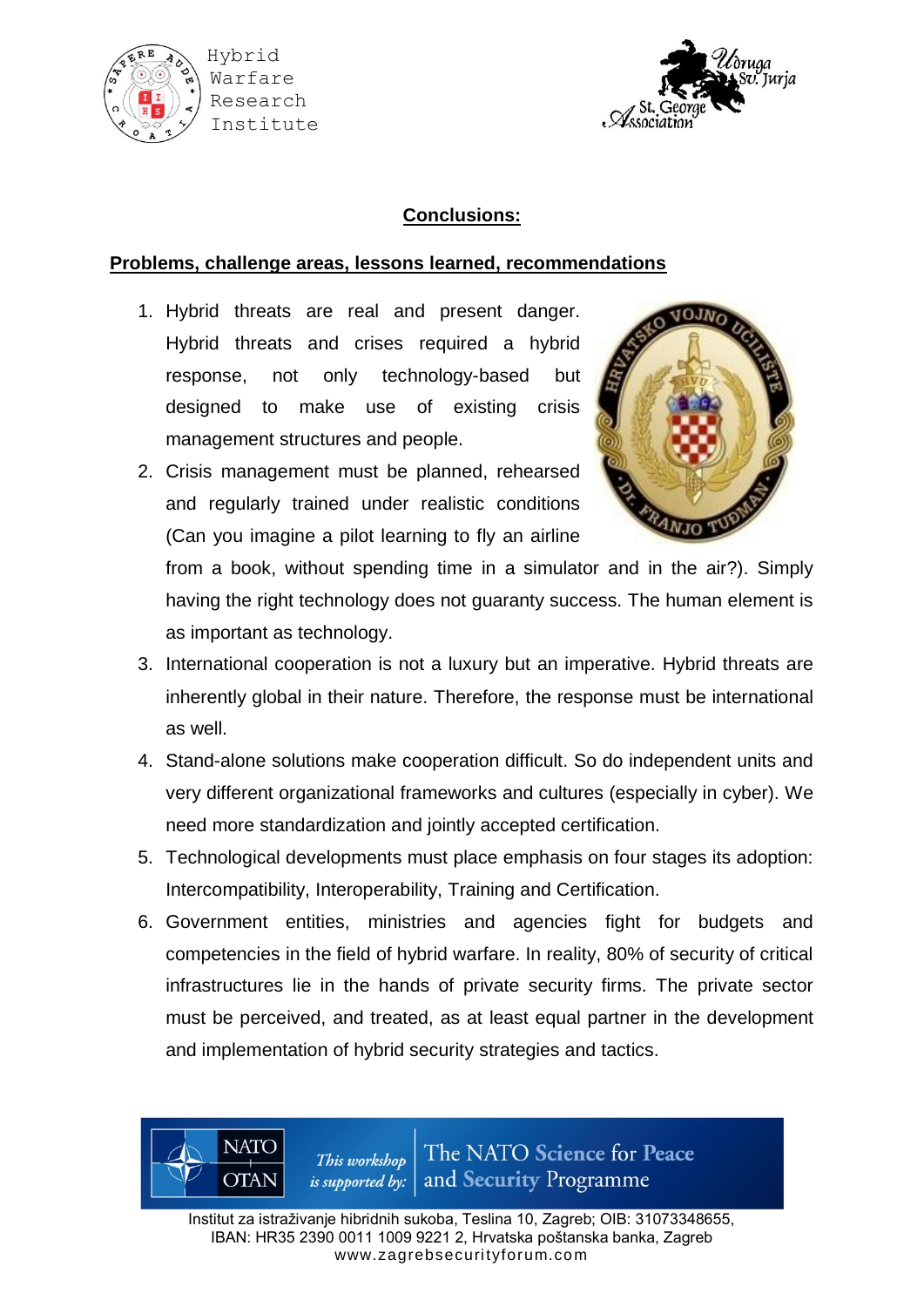



- 7. Cross-border training should be developed in a similar way to existing interstate catastrophe training already in place.
- 8. Hybrid threats in form of influence operations to democratic society, especially in the domain of malicious election influence, needs development of social resilience. Social resilience should be based on individual and different group approaches by academic, state, public and private sector activities.
- 9. In order to be effective, disinformation campaigns need time and preparations. As mentioned in points 3 and 6, positive influence of cooperation between them in developing effective and reliable artificial intelligence and social network tools (AIT and SNT), should be key activity that can help to recognise and attribute hybrid threats in their early phase. AIT and SNT, supported with national and international security structure, should be developed as an early warning system.
- 10.Joint activities of academic, state, public and private sector at national and international level, on development of information and digital literacy and critical thinking is precondition for information and digital sovereignty, on national and international level. Aim is to preserve and further positive development of present levels of democracy and freedoms of individuals and societies.
- 11.It is necessary to develop internationally validated and accepted rules/convention of engagement in hybrid activities that are going to be possible to apply and to enforce their adoption and respect. Hybrid attacks on critical infrastructures should be treated as a use of WMD.

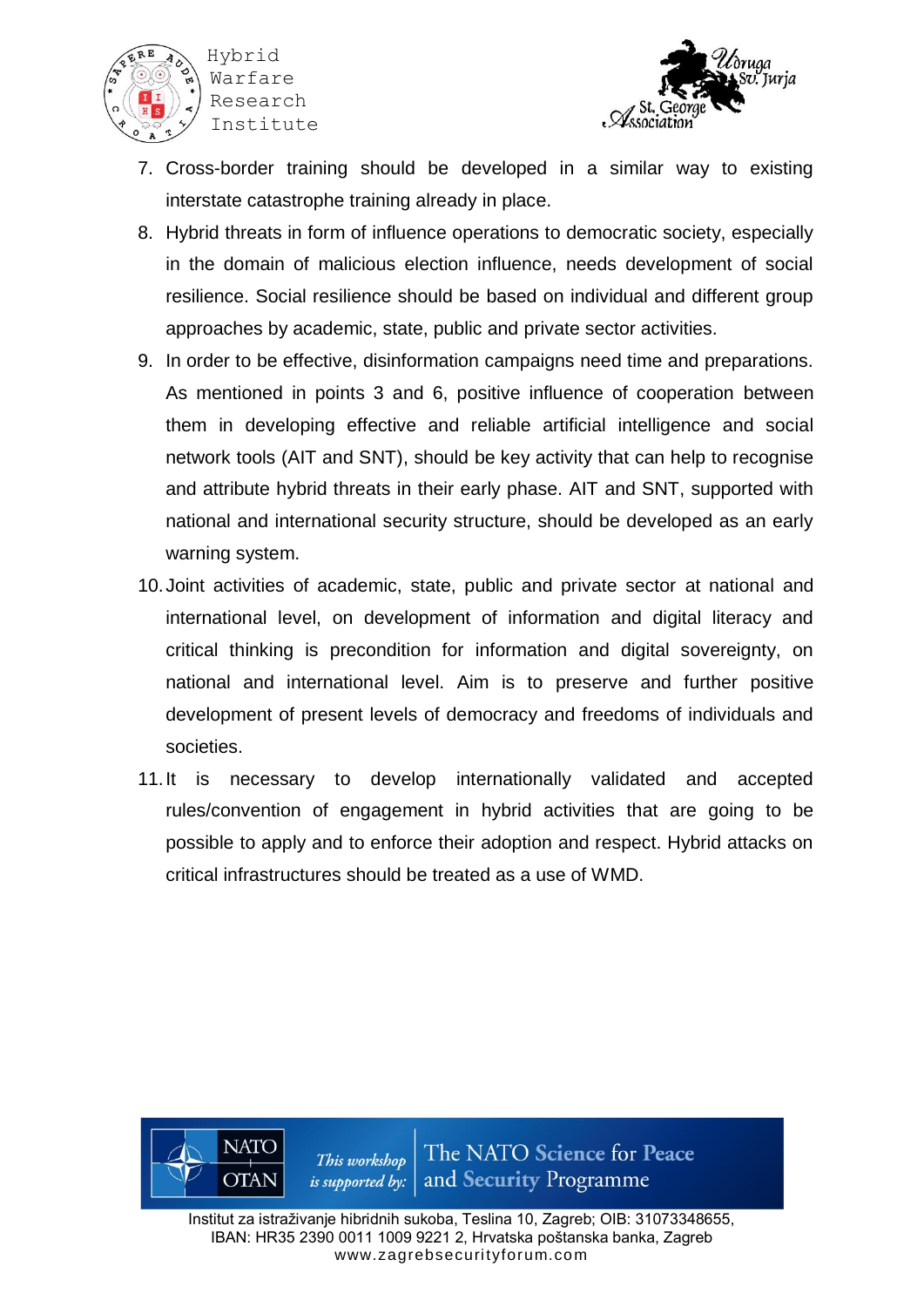

Warfare Research Institute





*Zagreb, March 13-14, 2020*



Institut za istraživanje hibridnih sukoba, Teslina 10, Zagreb; OIB: 31073348655, IBAN: HR35 2390 0011 1009 9221 2, Hrvatska poštanska banka, Zagreb www.zagrebsecurityforum.com